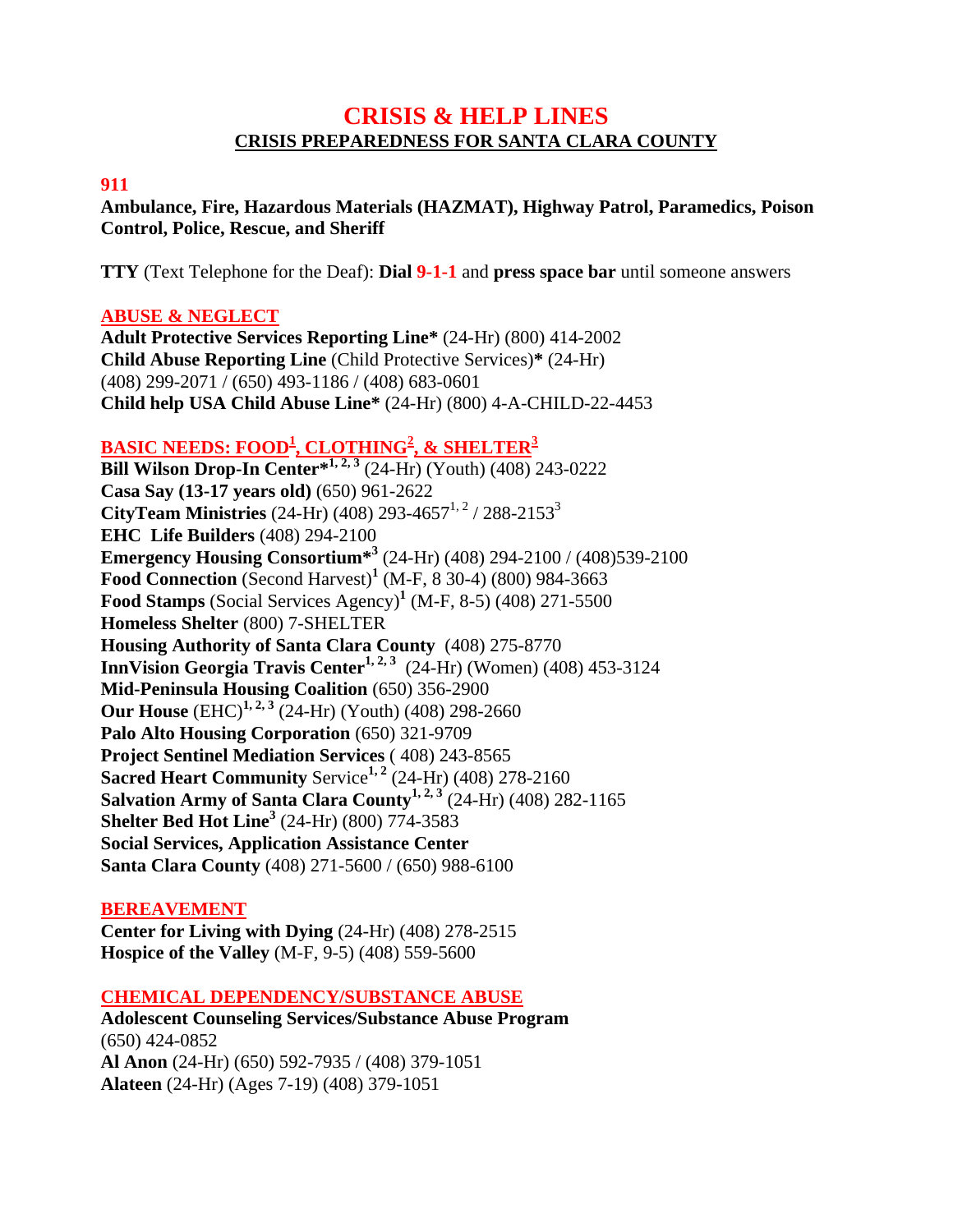### **CHEMICAL DEPENDENCY/SUBSTANCE ABUSE**

**Alcoholics Anonymous\*** (SCV) (24-Hr) (408)374-8511 **Cocaine Anonymous Help Line** (24-Hr) (408) 496-9107 **Day Top-Substance Abuse (**650) 325-6466 **Gateway** (SCC Dept of Alcohol and Drugs) (M-F, 8-5) (800) 488-9919 **Marijuana Anonymous (24-Hr)** (408) 450-0796 **Nar-Anon Family Groups (24-Hr)** (650) 948-4933 (408) 296-2474 **Narcotics Anonymous (24-Hr)** (408) 998-4200 **Spanish Intergroup Line\*** (24-Hr) (408) 295-0920

# $\overline{\text{CHILD CARE PROVIDERS}^1}$ , REFERRALS<sup>2</sup>, SUBSIDIES<sup>3</sup>

**4 C's Council2, 3** (24-Hr) (M-F, 8:30-11:45 & 1-4:45) (408) 487-0749 **California Employment Development Department** (800) 300-5616 **Child Care Provider referrals** (408) 487-0749 **Choices for Children3** (M-F, 8:30-5) (408) 297-3295 **Head Start PreSchool<sup>1</sup>** (M-F, 8-5) (408) 453-6900 (800) 820-8182 **PACE-APP (child care subsidy program)** (278-1214) **YWCA Child Care Centers<sup>1</sup>** (M-F, 9-5) (408) 295-4011

### **CHILDREN (MISSING)**

**CA Missing Children Hot Line\*** (24-Hr) (800) 222-FIND-3463 **Nt'l Ctr for Missing/Exploited Children\*** (24-Hr) (800) 843-5678 **Vanished Children's Alliance\*** (24-Hr) (800) VANISHED-826-4743

### **COMMUNITY INFORMATION & REFERRALS**

**211 Santa Clara County Help Starts Here\*** (United Way) 211 **CONTACT Cares Help Line\*** (408) 850-6125 **Family and Children's Services** (408) 292-9353 (650) 326-6576 **Senior Information & Assistance** (M-F, 8:30-5) (408) 296-8290 **Silicon Valley Independent Living Center** (408) 894-9041

### **DENTAL CARE**

**Indian Health Center #** (445-3410) x 230 **Mid Peninsula Dental Health Foundation** (650) 328-2242 **Dental Line for appointments at the following sites:** (408) 808-6102 **County Mobile Van (Sunnyvale, Palo Alto, Mtn View) Valley Health Center Bascom Ronald McDonald Mobile Van(San Jose) # Valley Health Center East Valley (San Jose) # Valley Health Center San Martin (San Martin) # Valley Health Center Tully (San Jose)#**

# **DISASTER RELIEF1 , ON-SITE INTERVENTION2 , OUTAGES3**

**American Red Cross Emergency Line** (SCV)**\* 1** (24-Hr) (408) 577-1000 **Center for Living with Dying<sup>2</sup>** (24-Hr) (408) 278-2515 **Government Disaster Assistance Intake Line** (FEMA)**\*1** (800)621-3362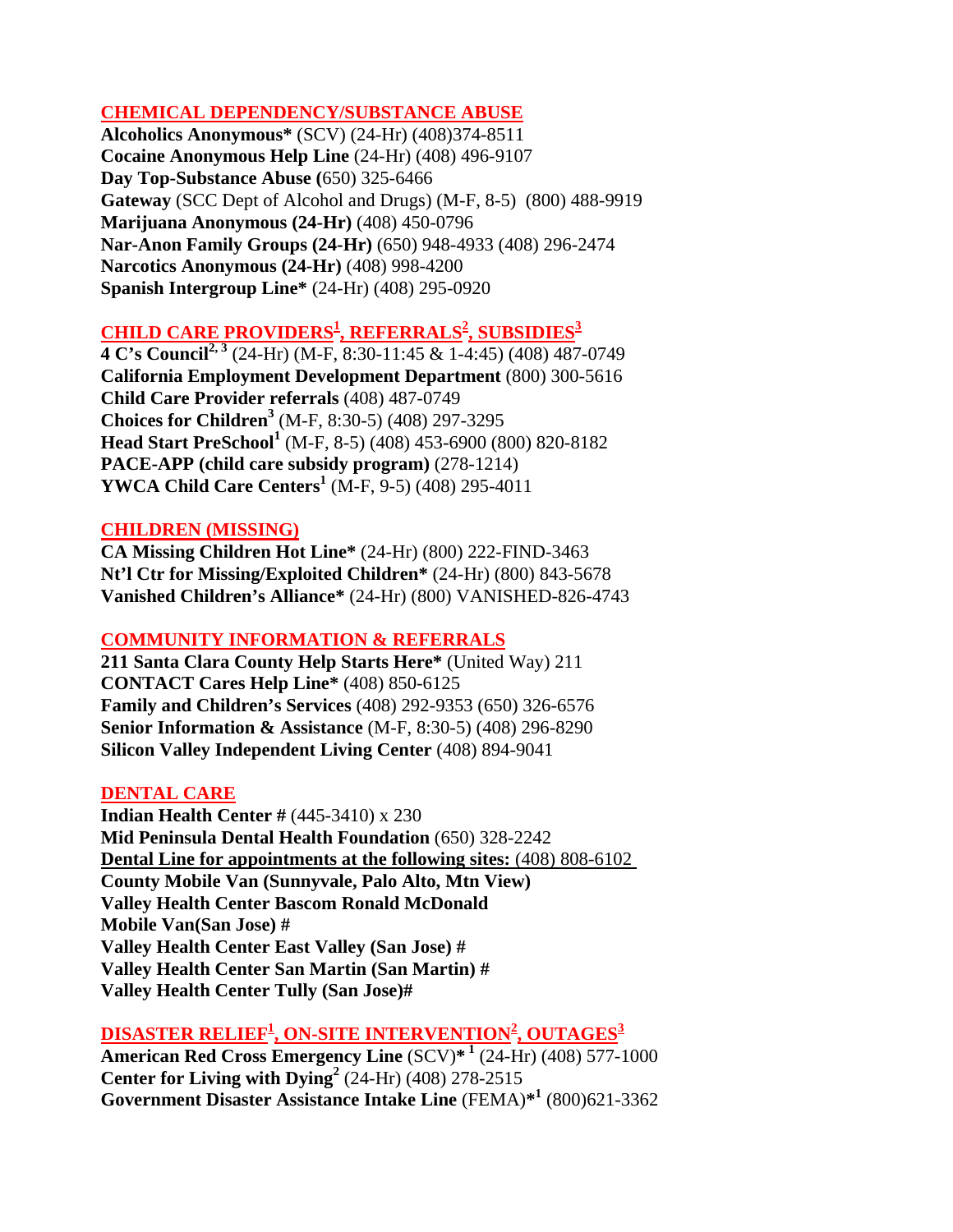# **DISASTER RELIEF1 , ON-SITE INTERVENTION2 , OUTAGES3**

**Pacific Gas & Electric<sup>\*3</sup> (24 Hr) (Power outages) (800) 743-5002 Salvation Army of Santa Clara County<sup>1</sup>** (24-Hr) (408)282-1165

#### **DISCRIMINATION**

**Anti-Hate Line\*** (408) 279-0111 **CA Dept of Fair Employment Center** (M F, 8-4) (800) 884-1684 **Project Sentinel** (M-F, 9-4) (Housing) (408) 287-4663 / (888) 324-7468

### **DOMESTIC & FAMILY VIOLENCE**

**Asian Pacific Resource Center** (24 Hr) (M F, 8-9) (408) 299-1500 **Child Abuse Reporting Lines\*** (24-Hr) (650)493-1186 (408) 299-2071 **Child Physical Abuse Unit (PACE)** (408) 792-2543 **Community Overcoming Relationships Abuse** (CORA)\* (800) 300-1080 / (650) 312-8515 **Community Solutions Crisis Line\*** (So Co) (408) 683-4118 **Family & Children Services** (650) 326-6575 (408) 292-9353 **Family Violence Center** (24-Hr) (M-F, 8-5) (San Jose area) (408) 277-3700 **Mid Peninsula Support Network for Battered Women** (650) 940-7850 **National Domestic Violence Hot Line\*** (800) 799-SAFE-7233 / TTY (800) 787-3224 **Next Door Solutions\*** (24-Hr) (San Jose Area) (408) 279-2962 **Nt'l Break the Cycle Help Line** (24-Hr) (888) 988-TEEN 8336 **Support Network for Battered Women Crisis\*** (24-Hr) (800) 572-2782

#### **FAMILY PLANNING**

**Adolescent Pregnency Prevention Program** (408) 793-5996 **Community Pregnancy Center of Santa Clara-Hillsdale** (408) 978-9310 **Maternal Child and Adolescent Health, County Health** Dept. (800) 310-2332 **Planned Parenthood Mar Monte (Mountain View)** (650) 948-0807 **Planned Parenthood Mar Monte (Sunnyvale)** (408) 739-5151 **Planned Parenthood San Jose#** (408) 287-7526

#### **FINANCIAL RESOURCES**

General Assistance**<sup>1</sup>** , Rent or Rental Deposit**<sup>2</sup>** , Energy**<sup>3</sup> HEAP** (Home Energy Assistance Program)<sup>3</sup> (M-F, 8-5) (866) 675-6623 **Medi-Cal Info** (Social Services Agency)**<sup>1</sup>** (M-F, 8-5) (408) 271-5500 **Sacred Heart Community Service2, 3** (24-Hr) (408) 278-2160 **Salvation Army REACH<sup>2, 3</sup> (24-Hr) (408) 282-1165** 

#### **FOOD & NUTRITION**

**Community Services Agency of Mtn View, Los Altos** (650) 968-0836 **Ecumenical Hunger Program** (650) 323-7781 **Food Stamps, Social Services Agency, Santa Clara County** (650) 988-6100 **Second Harvest Food Bank #** ( San Jose) (408) 266-8866 **Sunnyvale Community Services** (408) 738-0121 **WIC Program (Women,Infants,Children) #** (888) 942-9675 / (408) 445-3400 x 325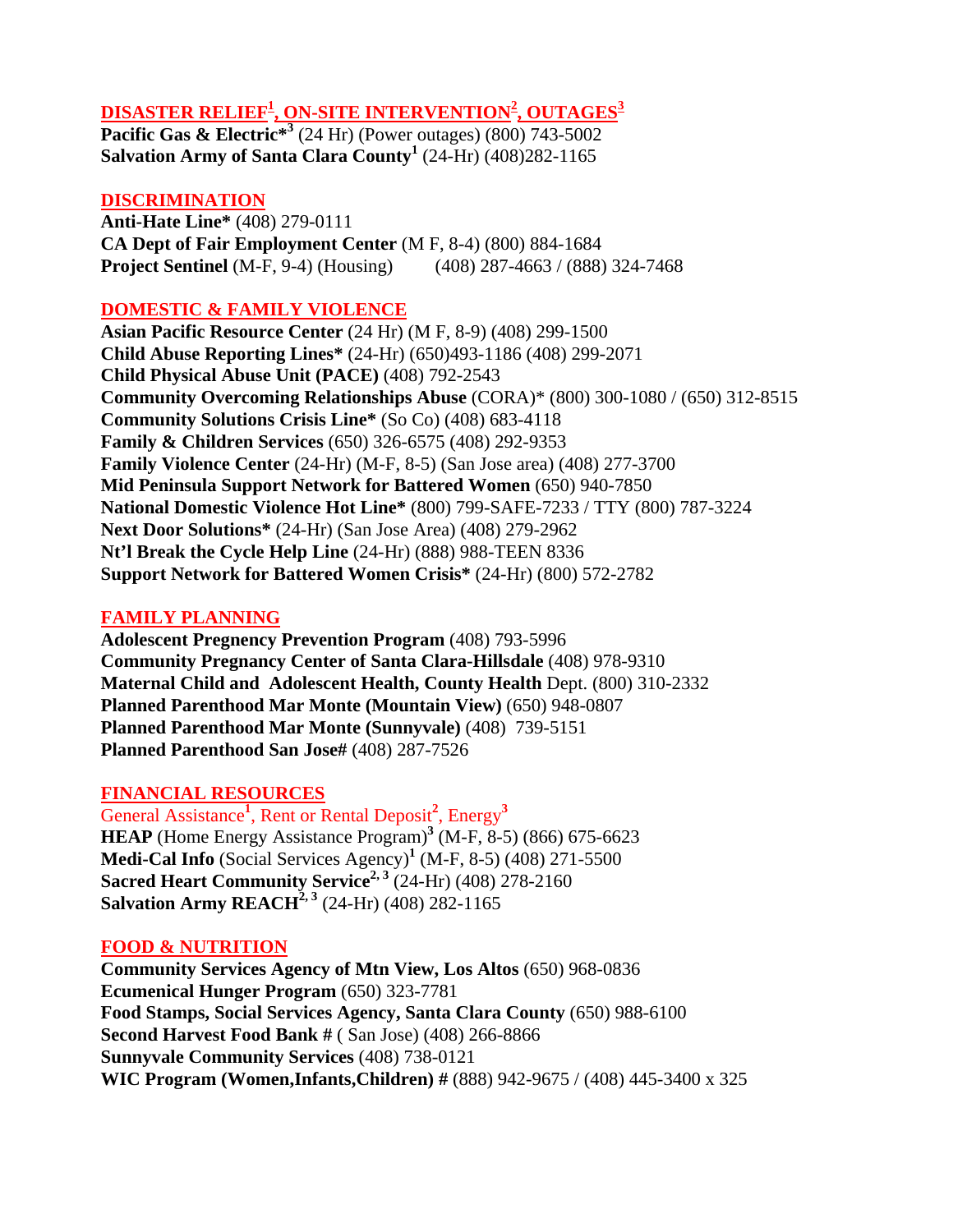### **HEALTH CARE**

**AACI (Asian Americans for Community Involvement)** (408) 975- 2730 **California Children's Services (CCS), Santa Clara County #** (408) 494-7410 **Child Health & Disability Prevention Program (CHDP) #** (408) 494-7800 **Children's Health Council** (650) 326-5530 **CompreCare Health Center** (408) 259-8400 **El Camino Hospital, Emergency Room** (650) 940-7055 **Gardner Health Center #** (408) 918-5500 **Health Connection Aides Services (24-Hr)** (408) 961-9850 **HIV/ADS Prevention & Control Program, County Health Dept.** (408) 792-5030 **Immunizations Santa Clara County Health Department** (408) 792-5200 **Indian Health Center of Santa Clara County** (408) 445-3400 **Lucille Packard Children's Hospital** (toll free) (888) 275-5724 / (650) 497-8000 **Lucille Packard Children's Hospital Teen Hotline** (888) 711-TEEN) (8336) **Mar Monte Community Clinic, San Jose #** (408) 274-7100 **Mayview Community Clinic, Mountain View** (650) 965-3323 **Mayview Community Clinic, Palo Alto,** (650) 327-8717 **Outpatient Department, 751 S. Bascom, County Health Dept.** (888) 334-1000 **PACE Clinic, HIV Care & Treatment, Santa Clara County # (**408) 885-4690 **Palo Alto Medical Foundation** (650) 321-4121 **Rotacare, Free Clinic, Mountain View** (650) 988-8200 **The Crane Center, HIV Testing & Services, Santa Clara County** (408) 792-3720 **Traffic Safe Communities Network** (408) 792-3744 **Tuberculosis, TB Clinic** (408) 299-5846 **Valley Medical Center, Santa Clara County #** (408) 885-5000

# **HEALTH<sup>1</sup> , HIV / AIDS<sup>2</sup> , & BIOTERRORISM<sup>3</sup>**

**California AIDS, STD, Hepatitis Hot Line<sup>2</sup> (M, W, Th, F, 9-5, Tu, 9-9) English / Spanish (800)** 367-AIDS-2437 **Centers for Disease Control Info Line<sup>\*1, 2, 3</sup> (Public & medical professional calls)** (800) CDC-INFO-232-4636 TTY (888) 232-6348 **One Step Closer (Therapeutic Riding)** (408) 997-7264 **Parent Information & Referral Line<sup>1</sup>** (Daily, 10-6:30) (800) 690-2282 **Public Health**<sup>12</sup> (M-F, 8-5) (Communicable Disease) (408) 885-4214 **Santa Clara Valley Blind Center** (408) 295-4016 **Services for Brain Injury** (408) 434-2277 ext.106 **Teen Health Line<sup>1</sup>** (Daily, 10-6:30) (888) 711-TEEN-8336 **Valley Connection\*<sup>1</sup>**(Free medical advice) (888) 334-1000

# **HEALTH PLANS & INSURANCE**

**AIM of California** (Access for Infants Mothers) (Hrs vary) (800) 433-2611 **Baby CAL Information Line for Pregnant Women** (800) BABY-999 **Children's Health Insurance Info Line** (M-F, 8-5) (Healthy Families Healthy Kids, & Medi-Cal for Children) (888) 244-5222 **Medi-Cal** (Social Services Agency) (M-F, 8-5) (408) 271-5500 **FEMA** (800) 621-3362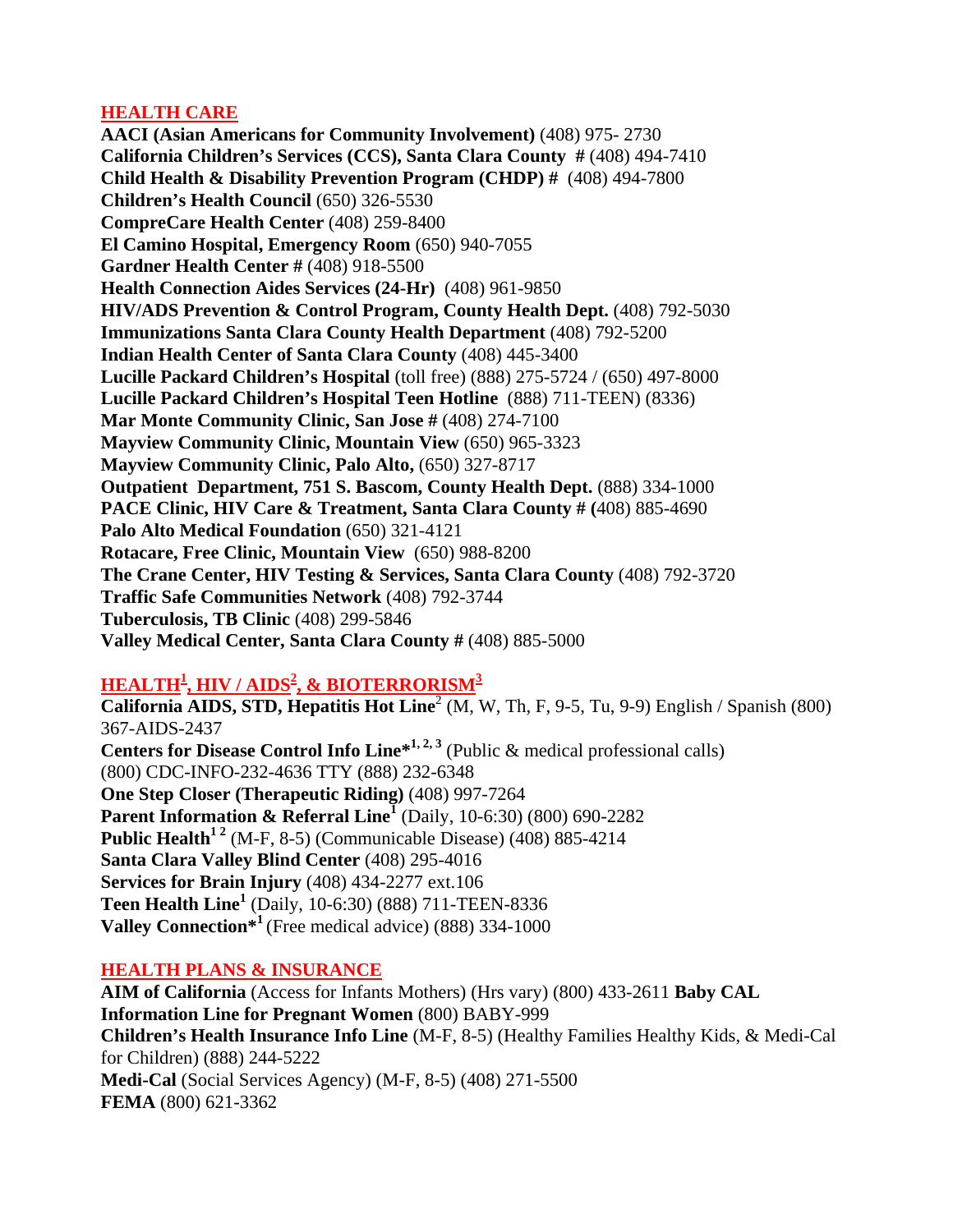### **IMMIGRATION & CITIZENSHIP**

**Catholic Charities Immigration Legal Services** (24-Hr) (408) 944-0691 **Center for Employment Training** (CET) (24-Hr) (408) 534-5451 **Immigrant Relations & Integration** (SCC) (24-Hr) (408) 792-2342

### **JOB SEARCH & EMPLOYMENT**

**Campbell One-Stop** (EDD) (M-F, 8-5) (Adults / youth) (408) 369-3606 **Center For Employment Training \*** (24-Hr) (408) 534-5451 **NOVA Youth Employment** (M-F, 8-5) (408) 730-7640 **San Jose One-Stop** (EDD) (M-F, 8-5) (Adults / youth) (408) 277-2727 **Sunnyvale One-Stop** (EDD) (M-F, 8-5) (Adults) (408) 774-2365

### **LAW ENFORCEMENT**

**Federal Bureau of Investigation** (FBI) (M-F, 8:15-5) (408) 369-8900 **Fugitive Watch** (24-Hr) (408) 929-4444 **Crime Stoppers Tip Line** (SCC) (24-Hr) (408) 947-STOP-7867 **Campbell Police Department\*** (24-Hr) (408) 866-2101 **Gilroy Police Department\*** (24-Hr) (408) 846-0350 **Los Altos Police Department\*** (24-Hr) (650) 947-2770 **Los Gatos/Monte Sereno Police Dept\*** (24-Hr) (408) 354-8600 **Milpitas Police Department\*** (24-Hr) (408) 586-2400 **Morgan Hill Police Department\*** (24-Hr) (408) 779-2101 **Mountain View Police Department\*** (24-Hr) (650) 903-6395 **Palo Alto Police Department\*** (24-Hr) (650) 329-2413 **San Jose PD\*** (24-Hr) **311** San Jose land lines, other areas (408) 277-8900 **Santa Clara Police Department\*** (24-Hr) (408) 615-4700 **Sheriff\*** (24-Hr) (Cupertino, LA Hills, Saratoga) (408) 299-2311 **Sunnyvale Police Department\*** (24-Hr) (408) 730-7100

# **LEGAL & JUSTICE**

**Asian Law Alliance** (M-F, 9-12 & 1-5) (408) 287 9710 **Bay Area Legal Aid** (M-F, 9-5) (408) 283-3700 **Catholic Charities Immigration Legal Services** (408)944-0691 **Dispute Resolution** (SCC) (24-Hr) (Community) (408) 792-2327 **District Attorney of Santa Clara County** (M-F, 8-5) (408) 299-7400 **Family Court Clinic Self-Help Center** (24-Hr) (408) 882-2900 *Option 6* **Legal Advocates for Children & Youth** (LACY) (24-Hr) (408) 280-2416 **Legal Aid Society of Santa Clara County** (M F, 9-5) (408) 998-5200 **Mental Health Advocacy Project** (SCC) (24-Hr) (408) 294-9730 **Pro Bono Project of Silicon Valley** (M-F, 9-5) (408) 998-5298 **Senior Adult Legal Assistance** (SALA) (M-F, 9-5) (408) 295-5991 **Stanford Community Law Clinic** (SCLC) (650) 475-0560 **Stanford Youth & Education Law Project** (650) 723-4336 **Support Network for Battered Women\*** (800) 572-2782 **Victim/Witness Assistance Center** (M-F, 8 30-5) (408) 295-2656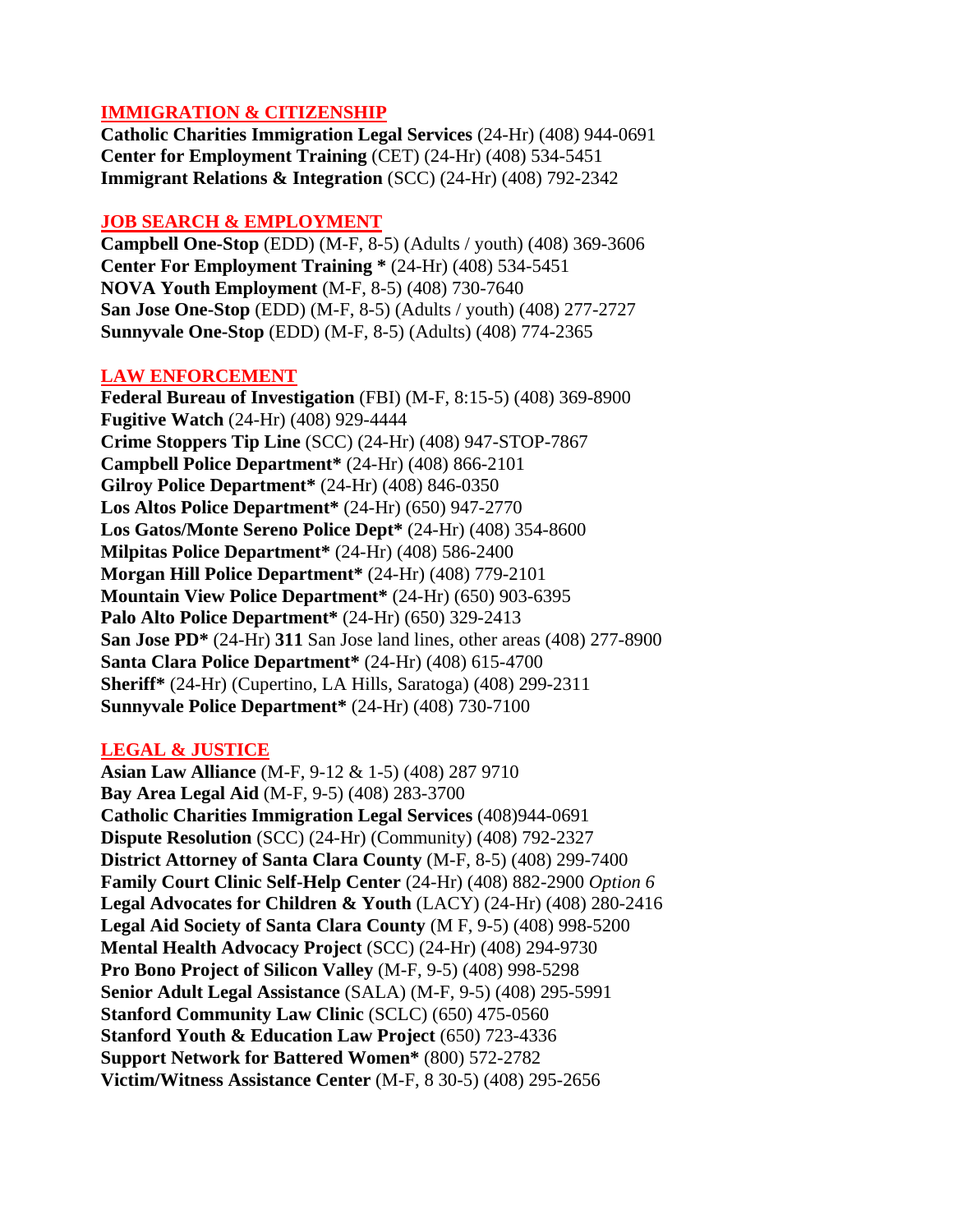# **PARENTAL STRESS1 & PARENTING INFO2**

**CONTACT Cares Help Line\*1** (408) 850-6125 (408) 279-8228 **Parent Information & Referral Center<sup>1</sup>** (Daily, 12-8) (800) 690-2282 **Parents Helping Parents<sup>2</sup>** (M-F 9-5) (Special needs) (408) 727-5775 **National Child Abuse Hot Line\*** (24 Hr) (Parents in crisis) (800) 422-4453 **YWCA in Santa Clara Valley<sup>2</sup>** (M-F, 9-5) (408) 295-4011

#### **POISON CONTROL**

**California Poison Control Center Public Hot Line\*** Statewide (800) 876-4766 TTY (800) 972-3323 **Childhood Lead Poisoning Prevention Program Santa Clara County**  (408) 494-7820

### **RAPE & SEXUAL ASSAULT**

**Community Solutions Crisis Line\*** (So Co) (408) 683-4118 **Rape Crisis** (408) 287-3000

### **SUICIDE, MENTAL HEALTH, & OTHER CRISIS**

**24-7 Teen Line\*** (24-Hr) (888) 247-7717 **Centre for Living with Dying** (408) 243-0222 **Community Health Awareness Council (CHAC)** (650) 965-2020 **CONTACT Cares Help Line\*** (408) 850-6125 (408) 279-8228 **Eastern European Service Agency** (408) 297-7348 **Eastfield Ming Quong (Child & Adolscent Crises Line) #** (408) 379-9085 **Emergency Psychiatric Services, Santa Clara County #** (408) 885-6100 **Family & Children Services** (408) 292-9353 **First Call for Help- United Way 2-1-1** (408) 248-4636 **Mental Health Call Center** (SCC)\* (24-Hr) (800) 704-0900 **National Suicide & Crises Line** (650) 494-8420

#### **Santa Clara County Mental Health** #:

**Bascom** (San Jose) (408) 793-5870 **Central** (San Jose) (408) 885-6220 **Downtown** (San Jose) (408) 299-6175 **East Valley** (San Jose) (408) 926-7950 **Fairoaks** (408) 922-4800 **North County** (Palo Alto) (650) 462-2800 **South County** (Gilroy) (408) 686-2360 **Santa Clara County Mental Health Service\*** (24-Hr) (800) 704-0900 **Suicide & Crisis Hot Lines\*** (408) 279-3312 (No Co) toll free (650) 494-8420 / (So Co) toll free (408) 683-2482 **TEEN Counseling Center** (408) 354-7648 (408) 370-9990 **Teen Hotline Lucille Packard Children's Hospital, Palo Alto**  (888) 711-TEEN **VMC Emergency Psychiatric Services\*** (408) 885-6100